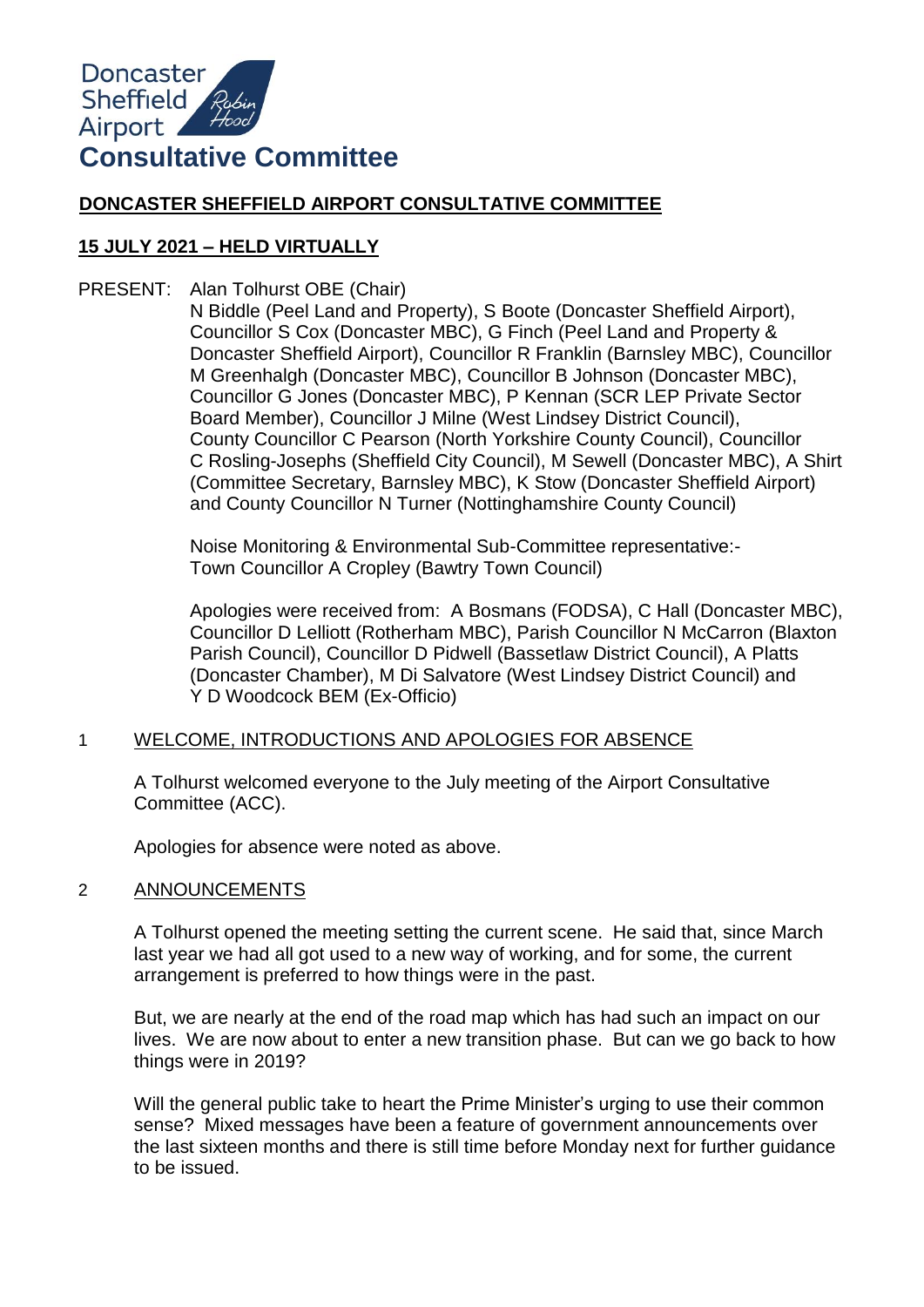A Tolhurst accepted that it could not be easy to strike a clear path out of the pandemic given its unpredictable nature. But clarity of message must surely be the guiding principle.

Locally, residents had got used to the relative lack of activity at DSA over the last 16 months, but as the shackles on overseas travel are removed we hope the airport will get busier. It will be almost like going back to how it was in 2005 when the airport was opened.

But how will local residents respond to increased activity? A Tolhurst suggested that Members should perhaps be prepared for an increase in noise complaints.

To prepare for the coming changes, Members would be looking at the pattern of historical noise complaints at Agenda Item 9.

How will the aviation industry respond to the demands of moving to a net zero-carbon world? As aircraft take to the skies and aviation operations resume, a move to Greener Air Travel will be pressing with operating costs likely to increase . But how will passengers react to increased fares?

And how will air traffic management systems cope with ever-more crowded skies as use of drones expands and introducing flying cars will pose real challenges?

Concluding his introduction, A Tolhurst said that, while the future looks encouraging there are many challenges which will need clear government leadership to navigate stormy skies.

# 3 MINUTES OF THE MEETING HELD ON 15TH APRIL 2021

RESOLVED – That the minutes of the ACC meeting held on  $15<sup>th</sup>$  April 2021 be agreed as a correct record.

#### 4 MATTER ARISING

A Tolhurst informed Members that an ACC Newsletter had produced and published in the local editions of the 'Today' Magazines. It was proposed that further Newsletters would be produced and published bi-monthly following the quarterly ACC meeting.

#### 5 MEMBERSHIP UPDATE

A Tolhurst welcomed new and re-appointed Members to the ACC.

RESOLVED – That Members noted the following changes of membership on the ACC:-

- Doncaster MBC have appointed Councillor Joe Blackham (in place of ex-Councillor Bill Mordue).
- Doncaster MBC have appointed Councillor Barry Johnson (in place of ex-Councillor Mick Cooper).
- Doncaster MBC have appointed Councillor Glyn Jones as the SASIG Member.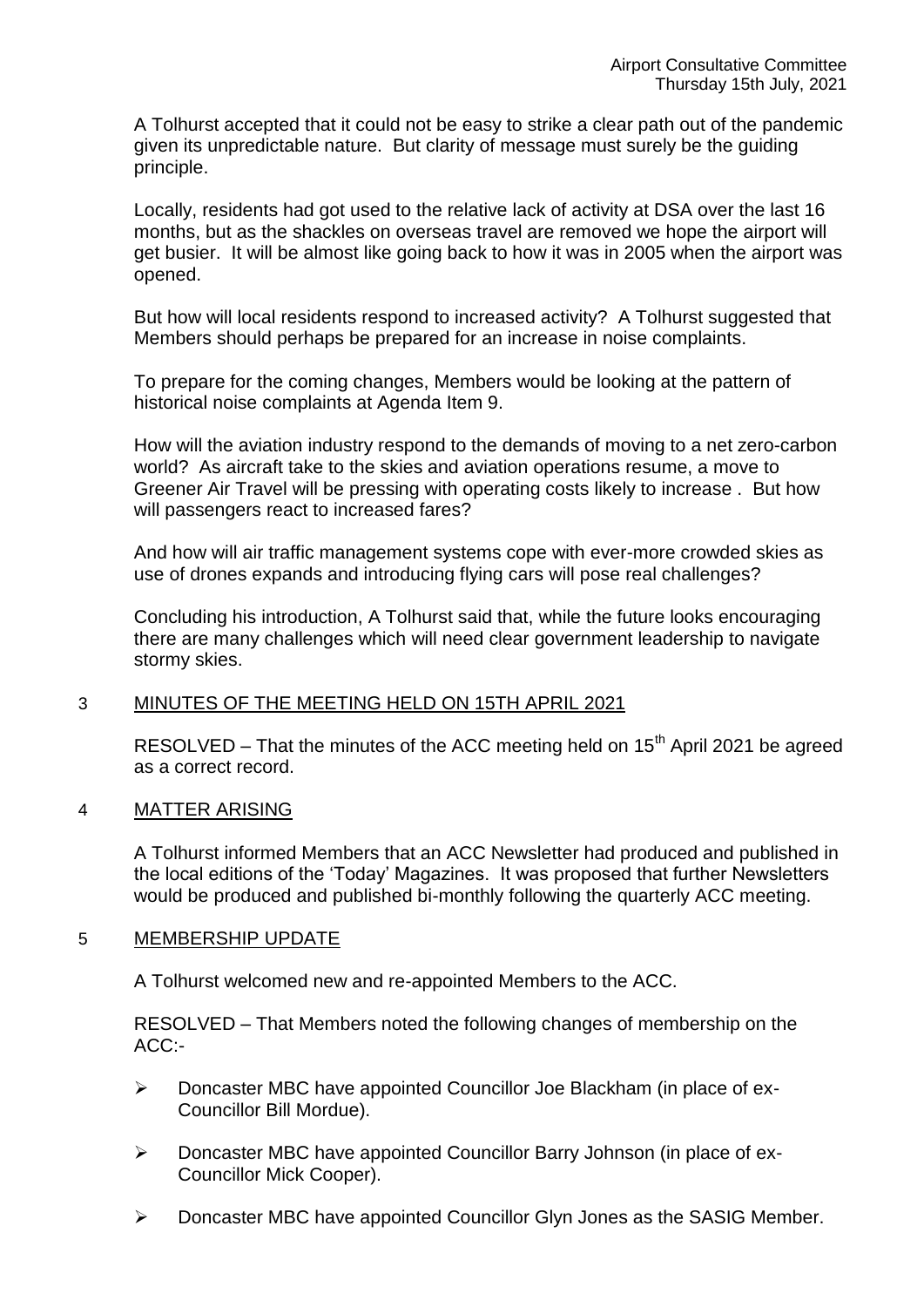- Doncaster MBC have re-appointed Councillors Steve Cox and Martin Greenhalgh to the Committee.
- Bassetlaw District Council have re-appointed Councillor David Pidwell and Councillor Sybil Fielding (as Substitute).
- Sheffield City Council have re-appointed Councillor Chris Rosling-Josephs.
- $\triangleright$  Barnsley MBC have re-appointed Councillor Robin Franklin.
- Nottinghamshire County Council have appointed County Councillor Nigel Turner (in place of County Councillor Tracey Taylor).

#### 6 AIRPORT BUSINESS UPDATE

K Stow provided the Committee with a verbal update on airport business.

Members were informed that DSA was extremely challenged by the current situation with regards to Government guidance on international travel. The main issue for DSA was the changeability.

In order to drive consumer confidence, which in turn drives airline confidence, DSA required a system which gives customers reliability in terms of when they book a holiday, it is seen through.

DSA believed that the current traffic light system was not fit for purpose and the threeweekly changes were making it very difficult for airlines to make credible plans.

For example, if airlines have to introduce, reduce or remove capacity at short notice, this makes it very problematic. Airlines also have to remove staff from Furlough which increases their cost base.

In addition, if airlines has less than optimal load factors on traffic which they can operate with less passengers, this makes the airline less sustainable, both environmentally and economically.

Over recent months, DSA had been faced with a number of false starts in relation to recommencing international travel.

From a communications perspective, DSA had been challenged with customers making complaints to the airport and airlines due to their plans being disrupted.

As of 19<sup>th</sup> July 2021, the ability for people travel who are double vaccinated was a positive to some extent, however, when analysis had been undertaken, it was only a small proportion of the Yorkshire and the Humber population who were double vaccinated.

DSA, together with the whole of the aviation sector had some very difficult months ahead. It was expected that travel restrictions would continue into the Winter months. Consumer demand would take a long period of time to recover with some confidence.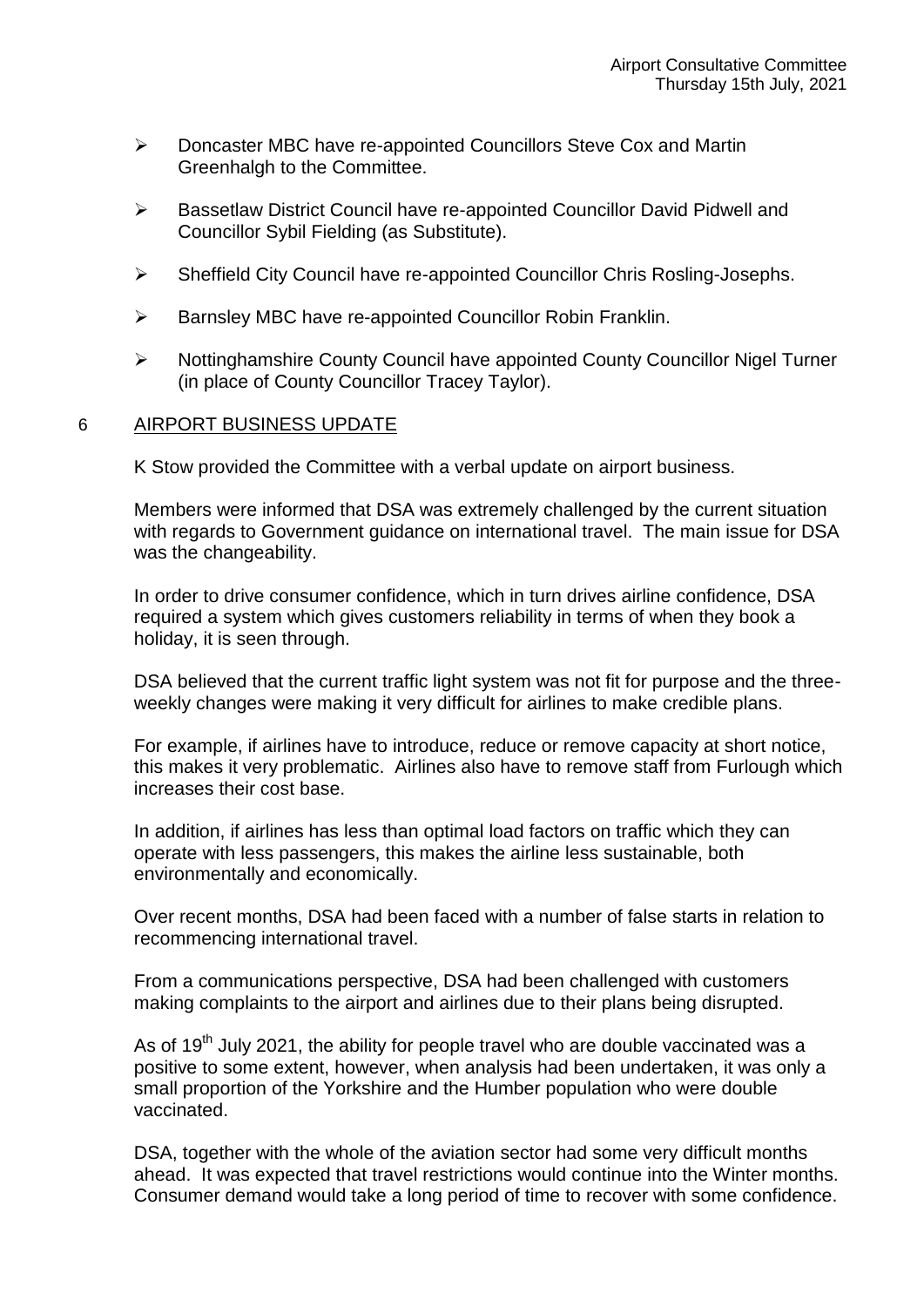In relation to the future outlook at DSA, TUI had recently announced expansion at DSA with a fourth aircraft based at the airport.

There would be the equivalent of 8.5 based aircrafts at DSA from Summer 2022. 6 of these were based aircrafts (4 TUI and 2 Wizz Air), the remaining aircrafts would be non-based central European traffic.

For Summer 2022, there would be 1.7 million seats on sale by TUI from DSA. This was the biggest on record at DSA, potentially exceeding traffic levels of 2019 by more than 30%.

In relation to future traffic, there had been two summers with relative inactivity for travel with pent-up demand for travel anticipated for Summer 2022.

When looking at local competitors, it was noted that Ryanair did not currently have on sales its Summer 2022 programme of 1.2 million seats from East Midlands Airport.

It was noted that DSA currently had interest from a further low cost carrier. At this moment in time, DSA were currently going through a careful consideration process in terms of the disruption that the introduction of low-cost competition could potentially create to established business at DSA.

Members were reminded that DSA's Masterplan had ambitious growth plans and provided for growth, but this needed to be undertaken in a commercially sustainable way.

In relation to community engagement, an ACC Newsletter had been produced and published in the local editions of the 'Today' magazines.

The purpose of the Newsletter was to ensure that the work of the ACC was publicised within the local community. The publications had reached 177,000 homes across Rossington, Bessacarr and Cantley, Tickhill, Bawtry and Harworth/Bircotes.

A Tolhurst said that it had been a challenge to understand what content to include in the Newsletter which would be of interest to local people. He asked Members if they had seen the article in the recently circulated 'Today' magazines.

Following discussion, it was agreed that a copy of the May / June ACC Newsletter be circulated to Members after today's meeting. **ACTION: S Boote via A Shirt**

Councillor Cox asked if the Newsletter could also be published in the Arrow publication. S Boote agreed to undertake further research. **ACTION: S Boote**

In response to a query from County Councillor Pearson, K Stow provided the ACC with an update in relation to the current situation with regards to Air Passenger Duty (APD). Members were informed that the aviation industry continued to lobby Government, as the current proposals as drafted did not work in practice.

A Tolhurst thanked K Stow for her informative update.

RESOLVED – That the Committee noted the airport business update provided.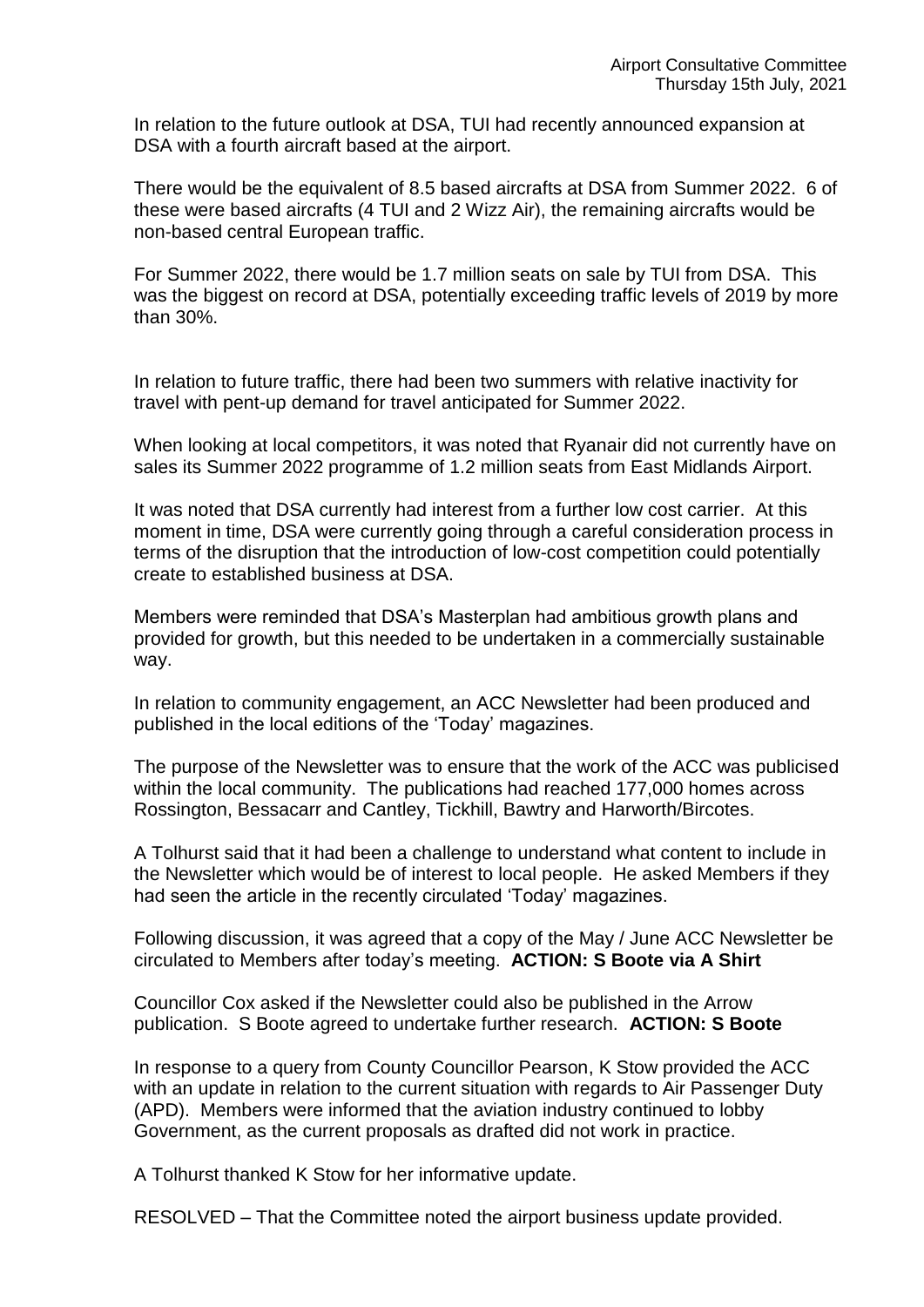### 7 PEEL LAND AND PROPERTY UPDATE - DEVELOPMENT

A Tolhurst welcomed Neal Biddle, Development Director for GatewayEast to his first ACC meeting.

N Biddle introduced a Community Engagement Issues Matrix which had been developed to create an efficiency in handling matters which had been raised by the local community and to ensure that the ACC holds a record of progress through to resolution of these matters.

The following updates were provided:-

#### Flooding First Avenue

A meeting would be held with Peel Land and Property Engineers on 16<sup>th</sup> July 2021 to examine the results of the infiltration testing. RWO would commence infiltration testing week commencing  $19<sup>th</sup>$  July 2021.

#### Flooding - Pembridge Park Estate

A topographic survey had been commissioned and work would start onsite on  $16<sup>th</sup>$ July 2021 focusing on the Pembridge Park area, drainage network and upstream sites.

Once AECOM had all the data required, they would be able to prepare options for resolving both the short-term and long-term phases of the remediation work.

#### Traffic Speeds - Airport Estate Roads

During the last week, specialist Highways consultants had appointed to undertake an exercise to review site wide speed limits, measures and signage with a view to lower the traffic speed limits on the airport estate roads.

It was anticipated that a report from the consultants would be available during August.

#### Traffic Management (ANPR) / 15 minutes Free Car Parking

Further work would be undertaken with Doncaster MBC and specialist Highways consultant before a resolution could be reached.

An update would be provided in the next iteration of the matrix.

#### Children's Play Facility – Auckley

The transfer of play facility and sports pitch to Auckley Parish Council, with payment of dowry had been agreed in principle by all parties on 14<sup>th</sup> July 2021. It was anticipated that completion was expected by  $30<sup>th</sup>$  July 2021.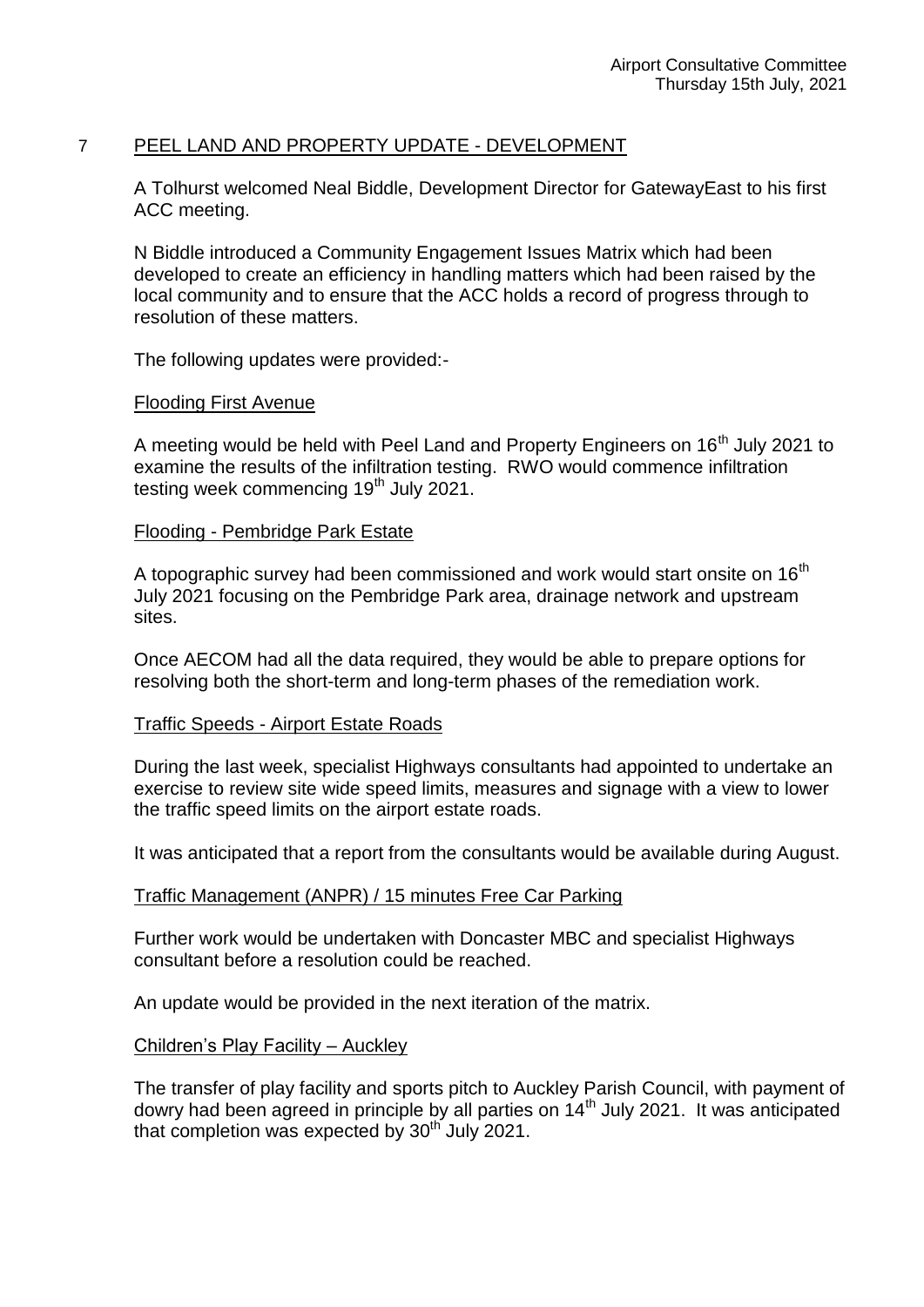Community Communications and Engagement are not meeting the needs of the **Community** 

It was noted that progress had been made to keep local residents informed of the work of the ACC via a newsletter which would be published bi-monthly in the local 'Today' magazines.

Anti-social behaviour Old Bawtry Road and obstruction of a public right of way (spotters) Quarry tenant and Complaints regarding access to old Bawtry Road access for Spotters

Members were informed that the above issues were interlinked and that there was a large amount of detailed work to be undertaken on rights of way by the Property Team before a resolution could be reached.

A further update together with potential resolutions would be provided at the October ACC meeting.

K Stow said that when an issue had reached closure it would be presented to the ACC in letter format to try to avoid the reoccurrence of the same issues coming forward again that had previously been explored.

It was confirmed that any further issues brought to the airport's attention would be entered onto the matrix.

The Committee thanked N Biddle and K Stow for the work which had been undertaken to produce the matrix and for the commitment of Peel Land and Property and DSA to reach a satisfactory resolution on the issues identified.

#### GatewayEast Update

For the benefit of new Members, N Biddle provided the Committee with an overview of the GatewayEast development.

The Committee were informed that Peel Land and Property had been granted planning permission for the innovation / IQ quarter.

A Memorandum of Understanding (MoU) had been signed with the University of Sheffield for a joint aspiration of creating an advanced manufacturing hub onsite at the airport which would generate hi-tech engineering jobs and an innovation cluster for creating prototypes and hi-tech materials which have a strong link with aviation.

A regular Working Group had been established with the University of Sheffield to work on the joint aspiration.

K Stow added that, DSA and Peel Land and Property were very pleased to be working in partnership with the University of Sheffield. In addition, DSA were also working with AMRC colleagues on the issue of sustainable aviation and new technologies.

In response to a query from Councillor Cox, it was confirmed that Peel Land and Property had been engaged with the GatewayEast Academy from Business Doncaster.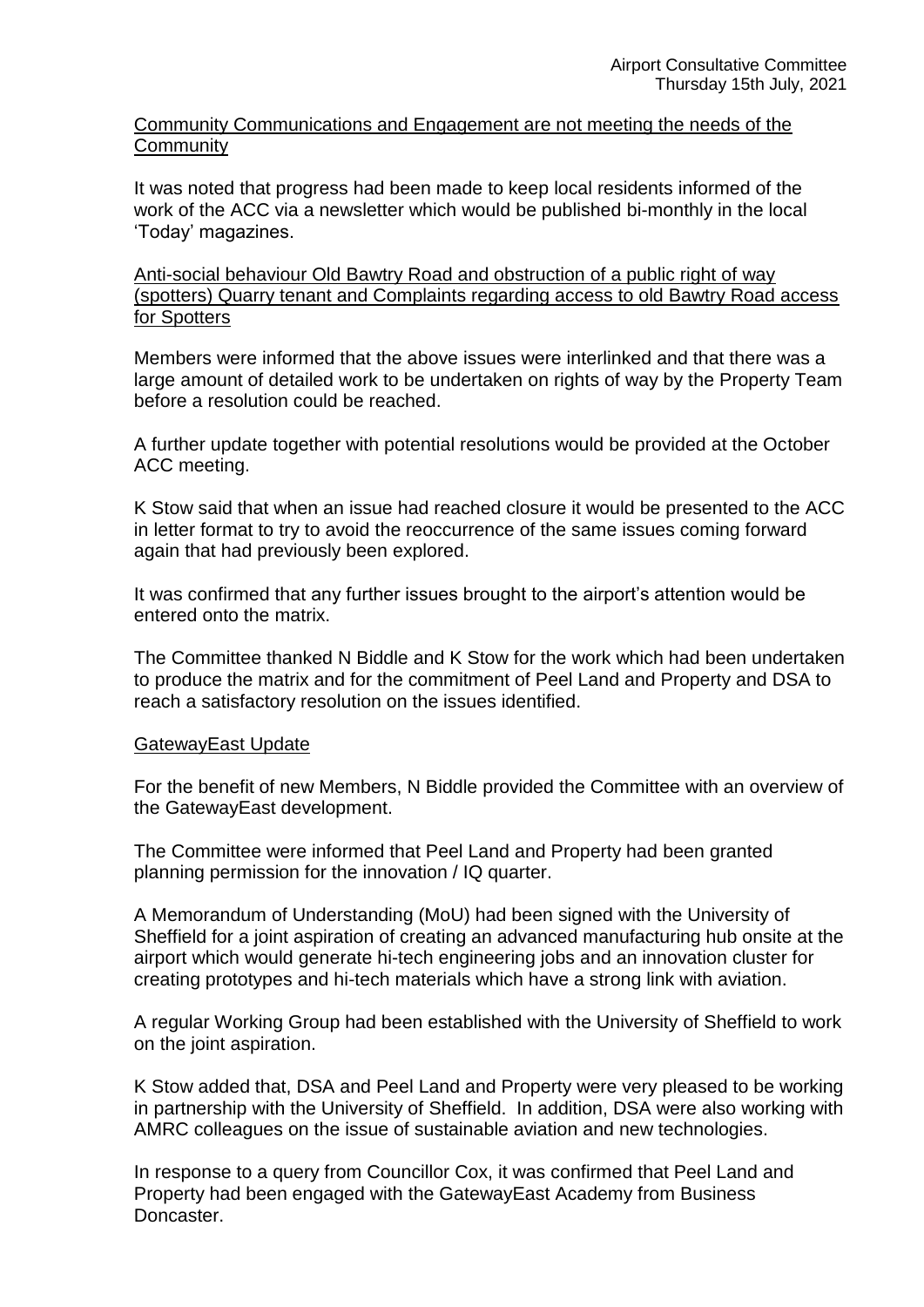Members noted that work was also taking place with Business Doncaster on developing a skills package in relation to the skills taught in local schools and colleges to ensure that they are addressing the market need by the creation of the advanced manufacturing site, focusing on engineering skills.

Alongside the advanced manufacturing hub there would also be a number of other industrial and logistic units onsite. Work was currently being undertaken to examine how Peel Land and Property could deliver this phase of work to support this development.

Work was also being undertaken with Doncaster MBC to identify opportunities for joint funding packages. Subject to funding, it was anticipated that work could commence onsite from 2022.

The residential development (Hurstwood) was currently at planning phase.

Work was also taking place on the delivery of an infrastructure package to gain access to the site and deliver the first phases of the Central Plaza development.

RESOLVED – That the Committee noted the update provided.

### 8 PEEL LAND AND PROPERTY UPDATE - PLANNING

For the benefit of new Members, G Finch provided the Committee with an overview of GatewayEast and the Airport's Masterplan.

Members were informed that the Airport Masterplan had been updated and consulted upon in Spring 2018 to take account of some additional substantial land holding around the airport estate.

The Airport Masterplan had received wide support with a section contained within the Doncaster MBC Local Plan incorporating elements of the Airport Masterplan with a defined specific Masterplan for this area, (known as the Airport Policy Area within the Doncaster MBC Local Plan, now branded as 'GatewayEast').

Members were informed that the Doncaster MBC Local Plan was now moving fast towards adoption. The Planning Inspectorate's Report had been received with no unexpected issues brought to Doncaster MBC's attention with regards to the Plan as a whole and the allocations for development within the Airport Policy Area.

The Doncaster MBC Local Plan would be presented at Doncaster MBC's full Council meeting on 27<sup>th</sup> September 2021 for adoption.

G Finch said that there was a requirement to provide more information in relation to the delivery of the Masterplan in an integrated way to ensure all zones are connected by active and sustainable travel means (e.g.by foot, electric etc.).

The Policy would also require a Green Infrastructure Strategy to be developed to sit alongside Masterplan together with the creation of a Sustainability Strategy and Sustainable Transport Strategy which must incorporate an update to the Airport's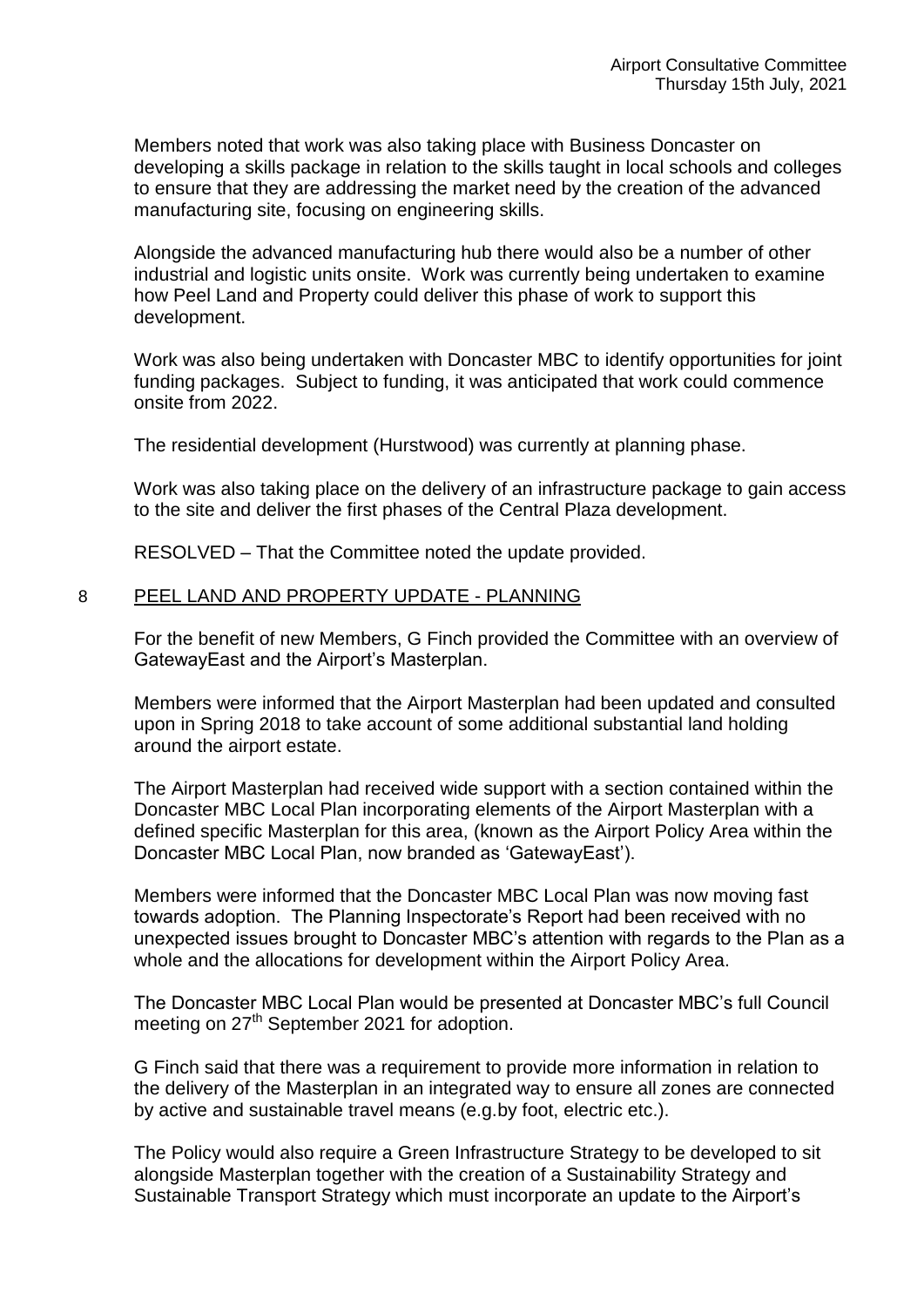Surface Access Strategy. Peel Land and Property would also develop a Social Values Framework.

In relation to the Sustainable Transport Strategy, K Stow said that based on previous discussions around the resurrection of the Airport Transport Forum a consultation and engagement exercise would need to be undertaken to influence the preparation of the Sustainable Transport Strategy, which would become the foundations to resurrect the Airport Transport Forum.

A full consultant team had now been engaged across all the disciplines needed to deliver the outputs and worksteams of the Local Plan to move forward to advanced development stages of GatewayEast. Work would take place over the summer months with a view to public consultation taking place later in the year.

A planning application for the Central Plaza was scheduled to be considered at Doncaster MBC's Planning Committee on 17<sup>th</sup> August 2021.

A Tolhurst asked to what extent ACC Members should be appraising local residents of the planning applications being submitted to Doncaster MBC. Additionally, he queried if it was the ACC's responsibility to highlight this.

K Stow asked if Members could inform her of the information residents expected to be released by the airport / Peel Land and Property.

Councillor Cox said that, currently residents were happy with the level of information being shared by the airport and Peel Land and Property. However, this could change once work commenced onsite.

It was noted that the site Engagement Plan would be shared with ACC Members at a future meeting for their comments.

Councillor Rosling-Josephs asked if the airport / Peel Land and Property had a Facebook page to provide a link to the community.

In response, K Stow said that DSA had a Facebook page, Instagram and Twitter accounts. However, GatewayEast as a brand did not have any social media presence. In addition, Peel Land and Property did have social media accounts. Discussions were taking place to setup a dedicated social media account where GatewayEast information could be published.

Members were informed that Auckley Parish Council were currently consulting on its Neighbourhood Plan. G Finch and colleagues would be reviewing the Plan to ensure that it was reflective of the Airport Masterplan and GatewayEast aspirations.

RESOLVED – That Members noted the updates provided.

# 9 COMMUNITY INVESTMENT FUND UPDATE

S Boote informed the Committee that all successful 2021 projects had now received funding form the Airport's Community Investment Fund.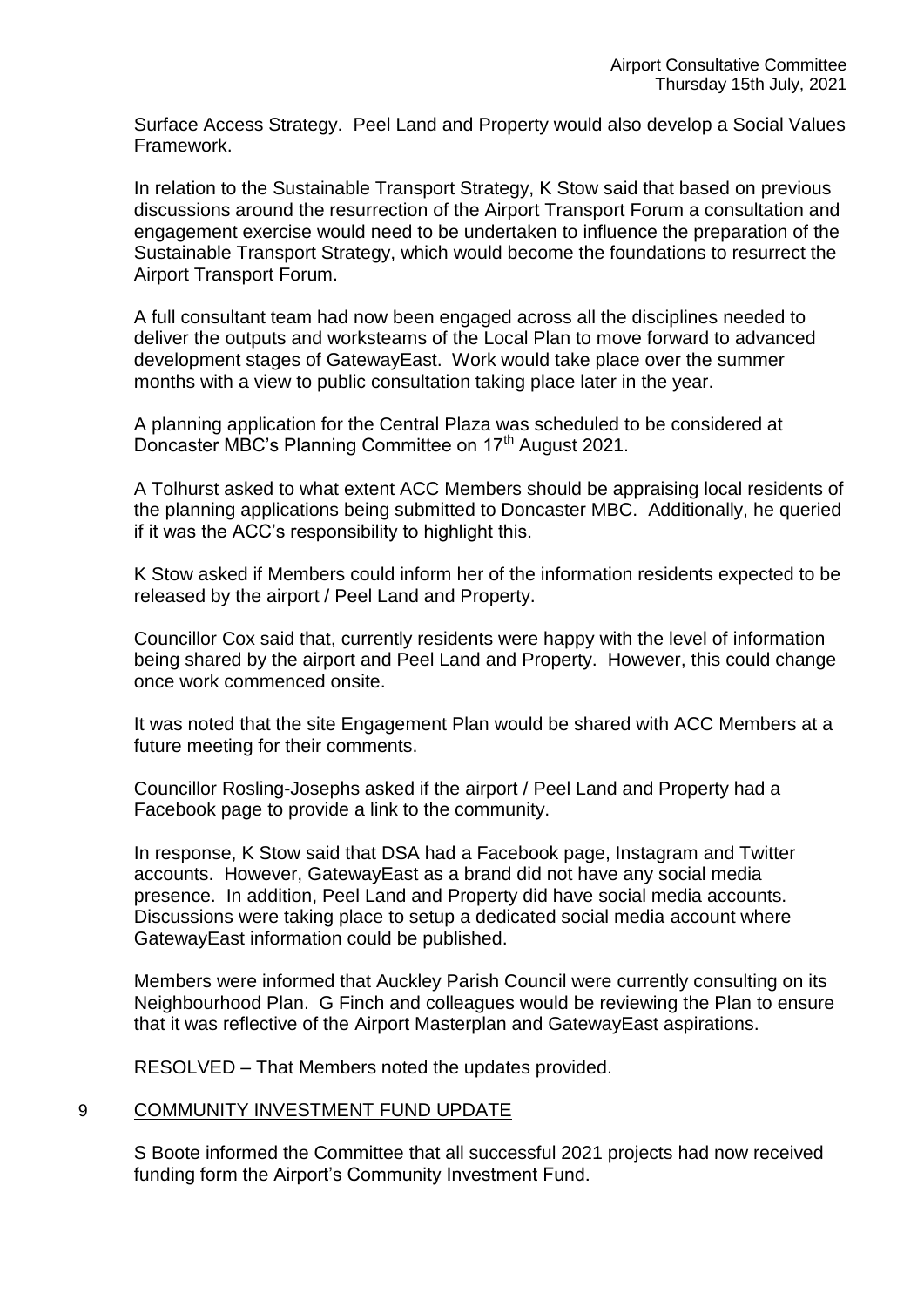K Stow highlighted that there were three 2021 Community Investment projects where a funding contribution towards the full project costs had been made by airport.

In the event that these projects were unable to deliver within a set timeframe, the ACC would be notified and a recommendation sought for the project to either return the funds, or otherwise, as recommended by the ACC.

On a separate matter, K Stow reported that in recent months there had been two separate incidents at the airport where DSA First Aiders had made use of defibrillators onsite and had highlighted the lifesaving value of these pieces of equipment.

As an addition to the Community Investment Fund for 2021, DSA were proposing to open an entry for applications for defibrillators in the community.

Members were informed that DSA would be pleased to fund three defibrillators in the community to a cost of £1,500 each.

A discussion would take place with A Tolhurst around inviting applications for the community defibrillators. **ACTION: K Stow / A Tolhurst**

RESOLVED – That the update be noted.

### 10 DRAFT MINUTES OF THE NOISE MONITORING AND ENVIRONMENTAL SUB-COMMITTEE HELD ON 24TH JUNE 2021

RESOLVED – That the Committee noted the draft minutes of the Noise Monitoring and Environmental Sub-Committee held on 24<sup>th</sup> June 2021.

11 DSA ANNUAL NOISE REPORT 2020/21

A Tolhurst informed the Committee that the Annual Noise Report for the period 1st April 2020 to 31<sup>st</sup> March 2021 had been presented at the Noise Monitoring and Environmental Sub-Committee held on 24<sup>th</sup> June 2021.

The Noise Monitoring and Environmental Sub-Committee had recommended that the Annual Noise Report for 2020/21 be sent on to Doncaster MBC under the terms of the Section 106 agreement.

A Tolhurst provided Members with the key highlights contained in the Annual Noise Report.

The Committee thanked Andrew Dutton and Colin Barnes for producing the Annual Noise Report for 2020/21.

RESOLVED – That the Committee endorsed the Annual Noise Report for 2020/21 and requested that it be sent on to Doncaster MBC under the terms of the Section 106 agreement.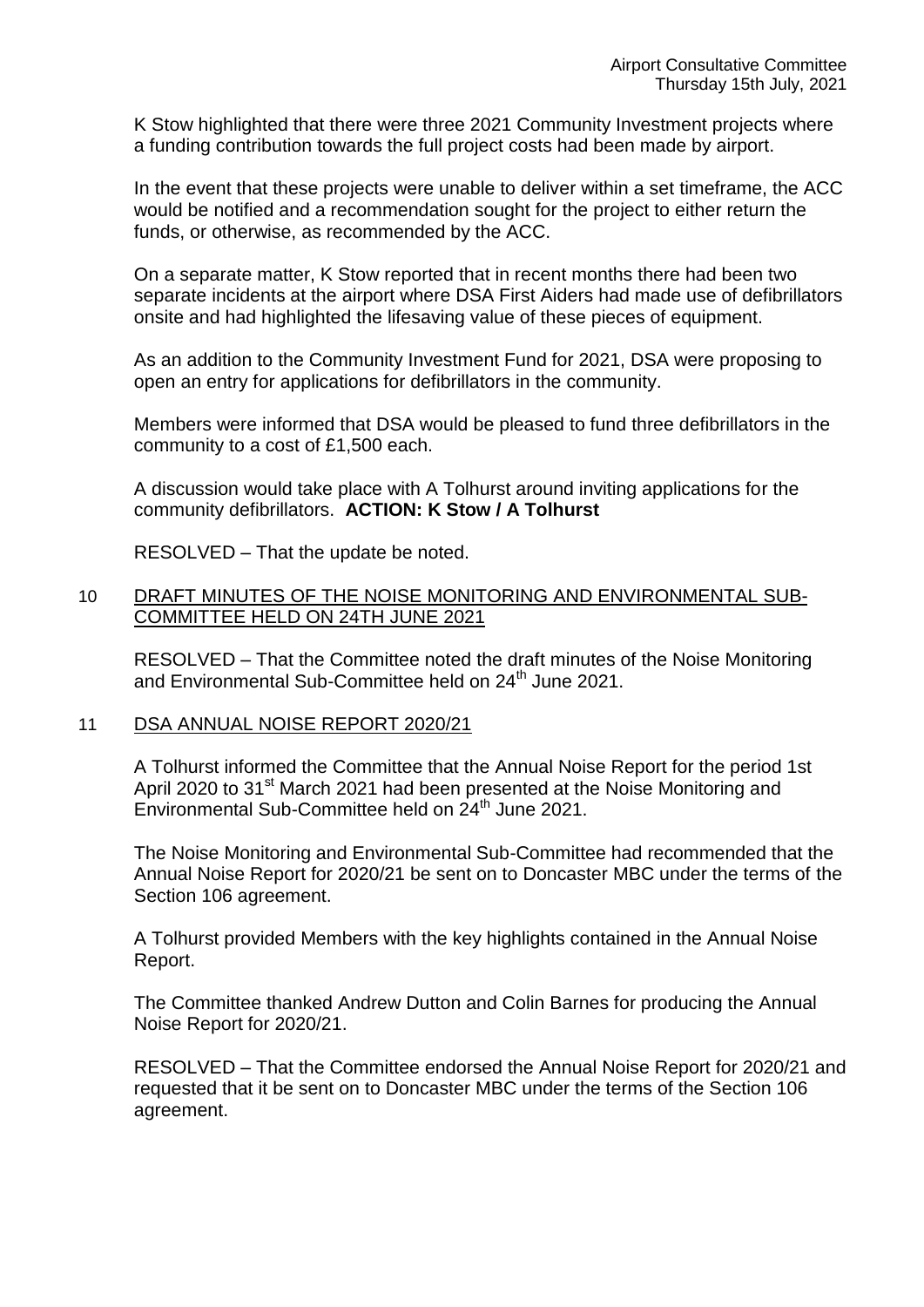# 12 IPSOS MORI - HEATHROW COMMUNITY ENGAGEMENT BOARD (HCEB) STUDY - SUGGESTIONS FOR ACCS

The Committee received an extract of Ipsos MORI's Heathrow Community Engagement Board (HCEB) Study - Suggestions for ACCs.

Based the extract, Members agreed that the ACC had a wide-but-local focus, was visible, demonstrated tangible results and was accessible to a diverse range of residents from different areas, backgrounds and disabilities.

In response to a query from Councillor Cox around improving DSA's visibility, K Stow said that, unfortunately DSA were unable to participate in the forthcoming Auckley Show this year, but would like to attend future shows.

Councillor Cox asked if there were any plans to re-commence the work undertaken prior to the COVID pandemic around the Airport's Heritage.

In response, K Stow said that the airport would like to re-engage with the project when ACC meetings were back to being held in person.

Councillor Johnson said that he attended a number of local Parish and Town Council meetings, namely, Rossington, Bawtry and Auckley and would be happy to provide them with feedback from ACC meetings.

A Tolhurst welcomed and thanked Councillor Johnson for agreeing to provide the local Parish and Town Council meetings listed above with feedback from ACC meetings.

RESOLVED – That the Committee noted the contents of Ipsos MORI's Heathrow Community Engagement Board (HCEB) Study - Suggestions for ACCs extract.

# 13 ANY OTHER BUSINESS

i) ACC Newsletter

Town Councillor Cropley said that the production of the ACC Newsletter would prove to be very beneficial.

#### ii) Solar Panels at DSA

County Councillor Pearson asked if DSA had any plans to install solar panels around the airport site.

K Stow replied that Peel NRE (part of Peel Land and Property) were currently in the process of developing a solar scheme for DSA.

It was agreed that a further update would be made at the October meeting. **ACTION: K Stow**